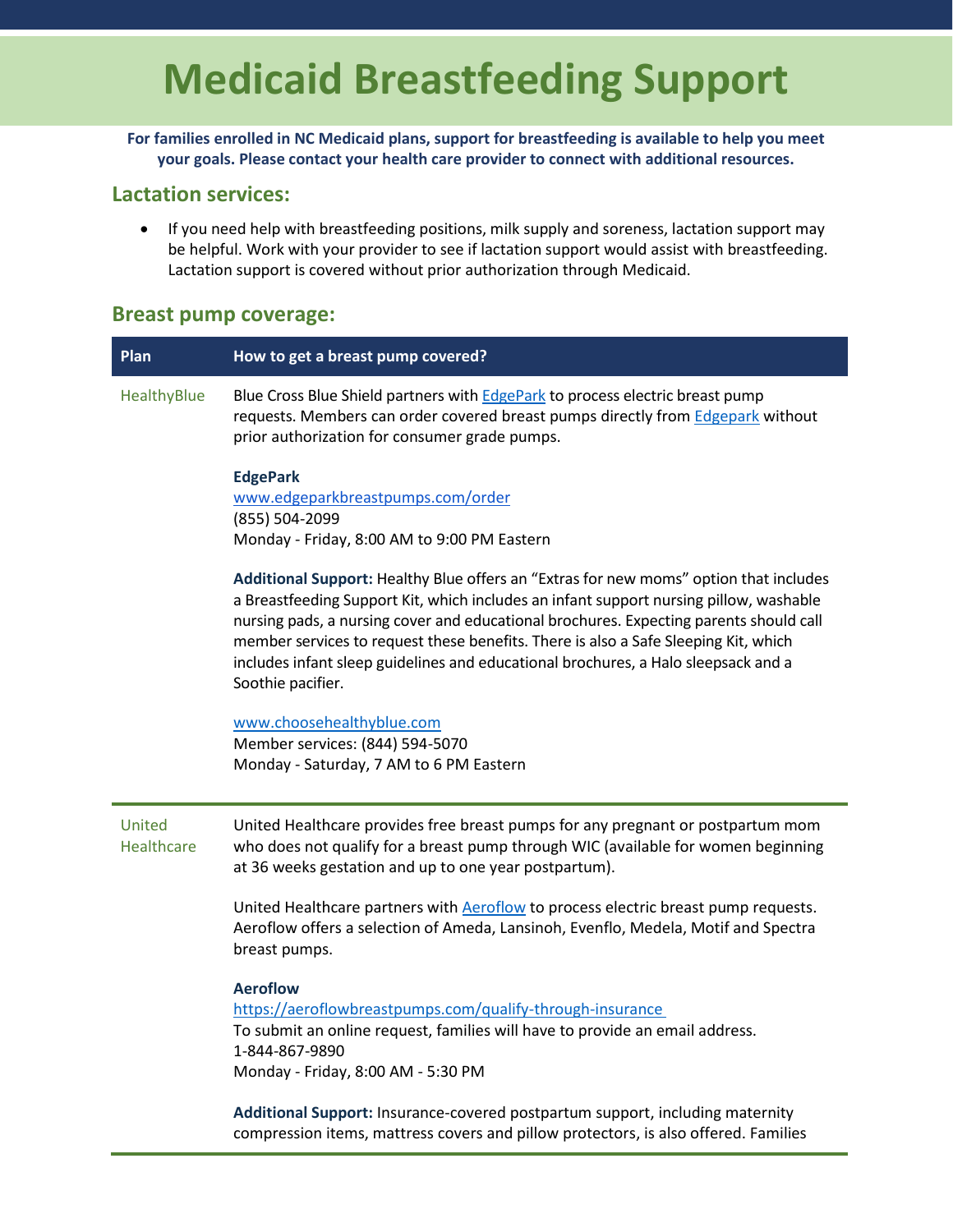|                                | who complete requests using the Aeroflow website will be presented with a list of<br>items covered by their health insurance plan.                                                                                                                                                                                                                               |
|--------------------------------|------------------------------------------------------------------------------------------------------------------------------------------------------------------------------------------------------------------------------------------------------------------------------------------------------------------------------------------------------------------|
|                                | www.uhccommunityplan.com/nc/medicaid/medicaid-uhc-community-plan<br>Member services: 1-800-349-1855                                                                                                                                                                                                                                                              |
|                                | <b>Aeroflow</b><br>https://aeroflowbreastpumps.com/<br>1-844-867-9890<br>Monday - Friday, 8:00 AM - 5:30 PM                                                                                                                                                                                                                                                      |
| AmeriHealth                    | AmeriHealth is currently working to add breast pump coverage as a value added<br>service as soon as possible.                                                                                                                                                                                                                                                    |
|                                | In the meantime, they cover medically necessary breast pumps under Durable Medical<br>Equipment (DME) benefit. Members should contact their health care provider to assist<br>with ordering a pump and meeting prior authorizations.                                                                                                                             |
|                                | AmeriHealth Caritas NC members who have questions or need assistance with<br>breastfeeding or pumping, or obtaining breast pumps through WIC, should contact our<br>Brightstart team available to support expectant and new moms at 1-833-475-2262.                                                                                                              |
| Carolina<br>Complete<br>Health | Carolina Complete Health offers a Start Smart for Your Baby® program for members<br>that includes resources for breastfeeding and infant nutrition. In addition, eligible<br>members can receive a breast pump and infant car seat through Carolina Complete<br>Health's Value-Added Services.                                                                   |
|                                | Visit www.carolinacompletehealth.com/members/medicaid/resources/vas/new-<br>mothers.html                                                                                                                                                                                                                                                                         |
| WellCare                       | Well Care will provide an electric breast pump to a pregnant or new parent if the<br>parent was denied a breast pump through WIC. To request a breast pump, families or<br>care managers can contact Customer Service by calling 866-799-5319. Primary care<br>providers can send a prescription for a breast pump to an in-network medical<br>equipment vendor. |
|                                | Any WellCare covered member with questions related to breastfeeding may call the<br>nurse advice line 24x7 for support at 800-919-8807.                                                                                                                                                                                                                          |
|                                | Any WellCare covered member with questions or concerns related to breastfeeding,<br>pumping and storage of milk may contact Care Coordination by calling 833-298-4301<br>and ask to speak with maternity.                                                                                                                                                        |
|                                | If you have any questions related to formula conversion or are having difficulty<br>obtaining formula, please contact Care Coordination for additional assistance: 833-<br>298-4301 and ask to speak with maternity.                                                                                                                                             |
|                                | If you are in need of assistance in finding a community-based partner for hands-on<br>support for breastfeeding barriers, please contact Care Coordination by calling 833-<br>298-4301 and ask to speak with maternity.                                                                                                                                          |
|                                | www.wellcarenc.com/members/medicaid.html<br>Request a breast pump: 1-866-799-5319                                                                                                                                                                                                                                                                                |